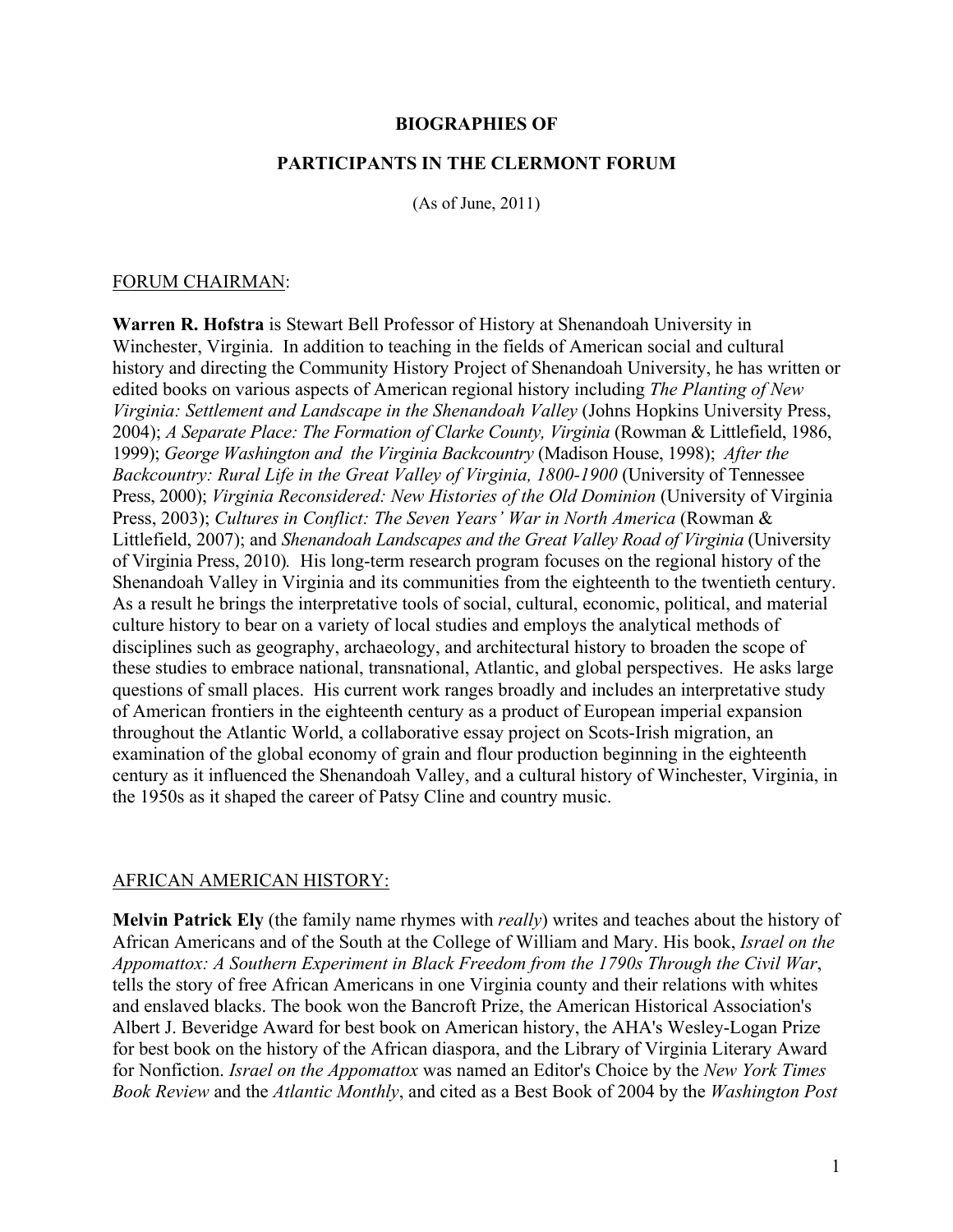*Book World*. Melvin Ely has also written *The Adventures of Amos 'n' Andy: A Social History of an American Phenomenon* (1991; 2nd edition, 2001); that book probes the racial ideas and behavior of black and white Americans as reflected in the popular radio and television series and in the ways people of both races responded to it. Like *Israel on the Appomattox*, Ely's *Amos 'n' Andy* was featured on the front cover of the *New York Times Book Review*, which cited it as a Notable Book of 1991. In 2006, the governor of Virginia presented the Commonwealth's Outstanding Faculty Award to Ely. During his years on the faculty at Yale University, Ely received both the Prize for Outstanding Scholarly Publication and Research and the Prize for Teaching Excellence. He served as Fulbright Professor of American Studies at the Hebrew University of Jerusalem in 1998-1999. Ely received his doctoral degree from Princeton University in 1985, and a master's degree in linguistics from the University of Texas at Austin in 1978.

**Karen Hughes White** is the director, co-founder, and president of the Afro-American Historical Association of Fauquier County, where she is widely recognized as a community leader. A direct descendant of slaves who labored on Thomas Jefferson's Monticello and James Madison's Montpellier, she has participated in the Getting Word oral history project sponsored by the Thomas Jefferson Memorial Foundation and the documentary series "Africans in America."

## AGRICULTURAL HISTORY:

**Kenneth E. Koons** is the Edwin Cox '20 Institute Professor of History at Virginia Military Institute, where his signature course is "The History of Everyday Life." His research and writing focus on the history of society and economy in the Pennsylvania and Virginia subsections of the Great Valley of Appalachia. His publications include articles on the history of wheat farming in the Shenandoah Valley, and on slavery and its aftermath in the region. He is editor (with Warren R. Hofstra) of *After the Backcountry: Rural Life in the Great Valley of Virginia, 1800-1900* (University of Tennessee Press, 2000), and serves as a consultant to museums on issues relating to the history of agriculture and rural life. He holds a Doctor of Arts Degree from Carnegie Mellon University.

## WOMEN'S HISTORY

**Deborah A. Lee** is an independent scholar and consulting public historian with an MA in history and a PhD in cultural studies from George Mason University. Her books include *Honoring Their Paths: African American Contributions Along the Journey Through Hallowed Ground* (2009); and *Purcellville, Virginia, 1908-2008: A Centennial Anthology* (2008). With Marie Tyler-McGraw and the Virginia Center for Digital History she developed the website, *Virginia Emigrants to Liberia.* She writes and presents her work on various aspects of Virginia history, with an emphasis on women, African Americans, and social change in the nineteenth and twentieth centuries. Dr. Lee is the recipient of many fellowships and grants, including residential fellowships in 2005 and 2010 at the Virginia Foundation for the Humanities and a travel grant in 2010 from the John Hope Franklin Research Center at Duke University. Her current research includes the antislavery movement in the Middle Potomac region of Virginia and Maryland. She is also working on an essay for *Virginia Women: Their Lives and Times*, edited by Sandra Treadway and Cynthia Kierner. Her contribution is on Ann R. Page of Clarke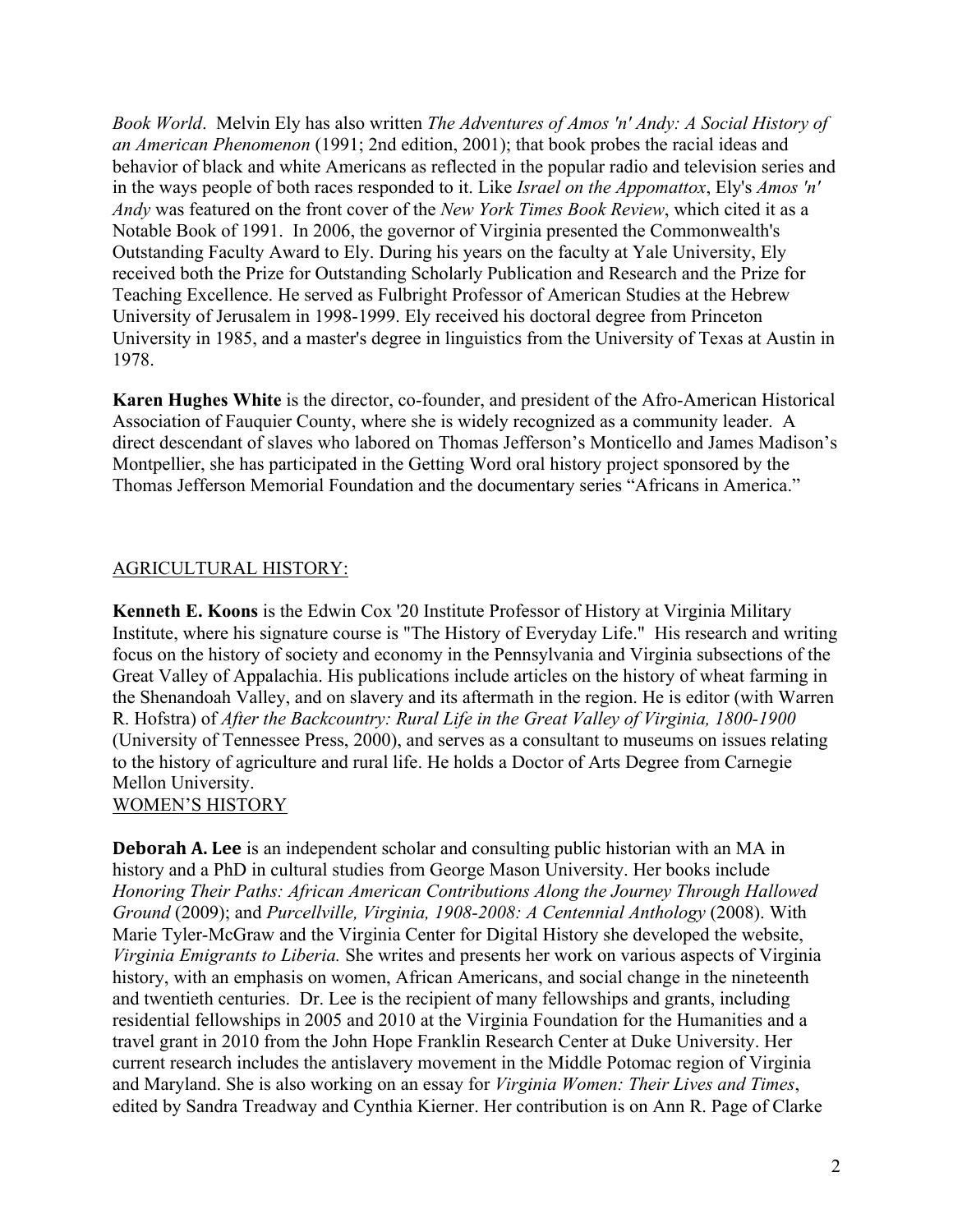County and Mary Lee Custis of Arlington, their role in the African colonization movement, and the women they emancipated, including Peggue Potter and Rosabella Burke. Next spring she will present at the Organization of American Historians' annual meeting with National Park Service staff from Arlington. Their session is entitled, "Interpreting Transnationally at Historic Sites: A Case Study Stretching from Virginia to Liberia."

### PUBLIC and COMMUNITY HISTORY

**Kym Rice** is the director of the Museum Studies Program at the George Washington University. She has taught Museum Studies at GW since 1996 and previously served as the assistant director and both the program's interim and acting director. A long-time exhibition developer and curator, Professor Rice works with museums and historical organizations throughout the United States. Her award-winning exhibitions include "A Share of Honour: Virginia Women 1600–1945" for the Virginia Women's Cultural History Project; "Before Freedom Came: African American Life in the Antebellum South," organized for the Museum of the Confederacy; and "Taverns: For the Entertainment of Friends and Strangers" at the Fraunces Tavern Museum. Professor Rice has advised organizations including the Tredegar National Civil War Center, Monticello, the Colonial Williamsburg Foundation, and the Field Museum on their exhibition projects and interpretive plans. From 2000 to 2007 she served as the co-editor of the *Journal of American History*'s exhibition reviews section. Professor Rice is on the board of the Committee on Museum and Professional Training (COMPT), the Virginia Museum Association (VAM) and the Sandy Spring Museum. Professor Rice holds a BA in Art History from Tulane University and a MA in American Studies from University of Hawaii (Manoa). She is in the process of completing her Ph.D. in American Studies at The George Washington University. She teaches *Exhibition Script Writing*, *Historic House Interpretation*, and co-teaches *Curatorial Research & Planning*.

### LEGAL HISTORY AND MEDICINE

**Peter Wallenstein**, award winning teacher and scholar, is professor of history at Virginia Tech, where he has taught dozens of courses including Historical Methods, History of Higher Education, and the Civil Rights Movement. Earlier in his career he taught in New York, Canada, Korea, and Japan. His books, which emphasize various facets of the history of the U.S. South, often dealing with race and law, include *Higher Education and the Civil Rights Movement: White Supremacy, Black Southerners, and College Campuses (University Press of Florida, 2008;* paperback 2009) and *Cradle of America: Four Centuries of Virginia History* (University Press of Kansas, 2007). His current research focuses on (1) Mr. and Mrs. Loving: The Community, the Couple, the Case; (2) Race, Power, and Public Education in America: From School Strike to School Closing in Prince Edward County, Virginia; (3) Virginia Union University and the Richmond Sit-Ins of February 1960; and (4) Jim Crow and Higher Education: North Carolina, the South, and the Nation. He has served as president of the Virginia Social Science Association, and as an editorial board member of the University of Virginia Press and of the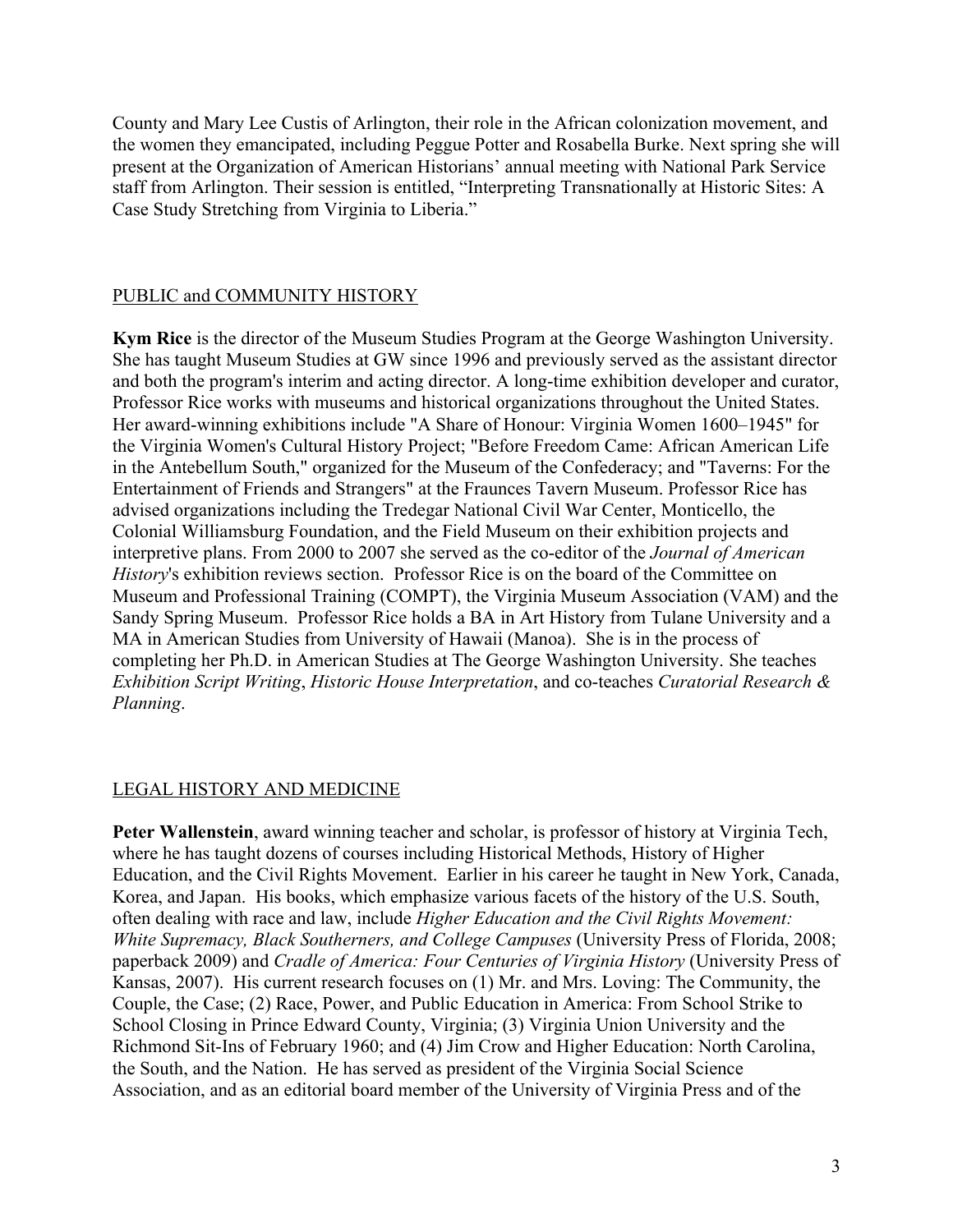*Journal of Southern History*, and is currently on the board of directors of the Virginia Foundation for the Humanities.

## ARCHITECTURAL HISTORY

**Maral S. Kalbian** is an historic preservation consultant practicing in the Shenandoah Valley and Piedmont areas of Virginia. She has a BA in Art History from Smith College and an MA in Architectural History and a certificate in Historic Preservation from the University of Virginia. Maral has a special interest in Palladianism and its translation to early American architecture and at the same time has documented large numbers of rural, vernacular Virginia buildings. She meets the National Park Service qualifications as both a historian and an architectural historian. In 1999, she published *Frederick County: History Through Architecture.* She currently has in press contributions to *Buildings of Virginia: Valley, South, and West* and is working on an *Images of America* publication on Clarke County, VA*.* In 2002 she co-authored an *African-American Historic Context* for Clarke County, VA. She serves as a contractual architectural historian to several Virginia local governments including Clarke, Frederick, and Fauquier counties, and the City of Charlottesville. Maral has also contracted with the Department of Homeland Security and the U. S. Army on selected projects. She has successfully completed more than 40 historic district and 35 individual National Register nominations, 25 tax credit applications, multiple county-wide surveys, and numerous historic structures reports. Maral assembled the team which won the contract for the Historic Structures Report at Clermont in January 2008.

**Dennis J. Pogue** is a Vice President of George Washington's Mount Vernon Estate and Gardens, where he is in charge of all preservation related activities. He holds the Doctorate in Anthropology, with an emphasis in historical archaeology, from The American University, in Washington, DC. Dr. Pogue has been employed at Mount Vernon since 1987 in a series of positions with successively increasing responsibilities. For seven years he served as the Chief Archaeologist, in which capacity he directed the permanent archaeological research program. Beginning in 1994 Dr. Pogue took on the additional responsibility of directing the newly created Restoration Department, with the mandate to oversee all restoration and research activities relating to the historic site. In 1999 he joined Mount Vernon's senior management team as an associate director (now vice president), while continuing to direct the Restoration Department. During his tenure at Mount Vernon, Dr. Pogue has managed several major restoration and preservation related projects. These include directing the research and then reconstructing a variety of structures, such as the stone whiskey distillery, the 16-sided treading barn and four associated farm buildings, the dung repository, and the blacksmith's shop; among the original 18<sup>th</sup>-century structures that he has restored are the Servant's Hall, the Gardener's House, and several rooms in the Mansion. He was co-director of an NEH-funded two-year project to record Virginia slave houses, which included investigating and documenting more than 30 extant structures. Dr. Pogue has published extensively and lectured widely on a broad range of topics relating to historical archaeology, early American history, George Washington, and Mount Vernon. He has written articles that have appeared in several collected volumes, in professional journals like *Historical Archaeology, Winterthur Portfolio, The Historic Alexandria Quarterly,*